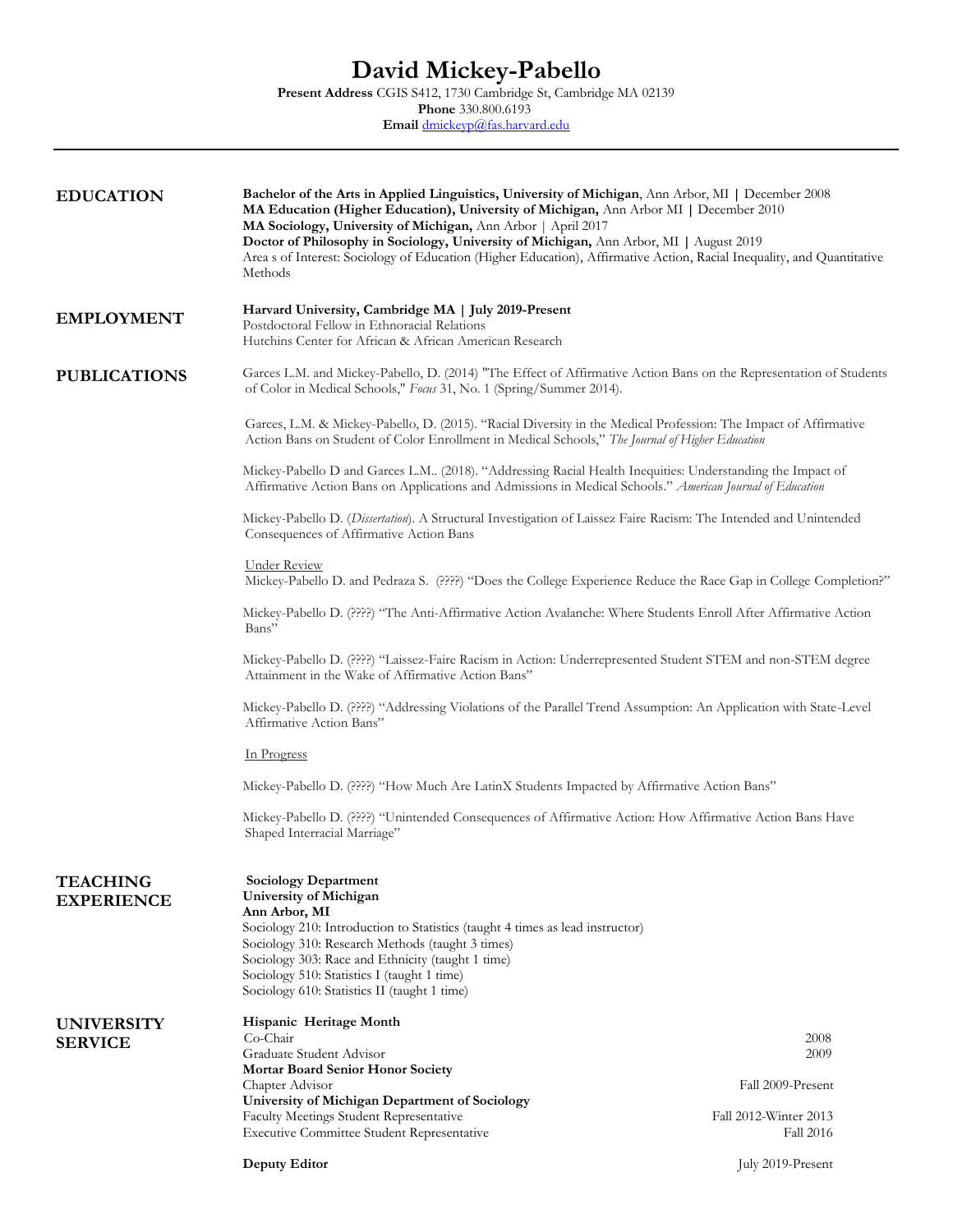| <b>PROFESSIONAL</b>                | Du Bois Review: Social Science Research on Race<br>Reviewer                                                                                                                                                                                                                                                                                                                                                                                                                                                                                                                                                                                                                                                                                                                                                                                                                                                                                                                                                                                                                                                                                                                                                                                                                                                                           |  |
|------------------------------------|---------------------------------------------------------------------------------------------------------------------------------------------------------------------------------------------------------------------------------------------------------------------------------------------------------------------------------------------------------------------------------------------------------------------------------------------------------------------------------------------------------------------------------------------------------------------------------------------------------------------------------------------------------------------------------------------------------------------------------------------------------------------------------------------------------------------------------------------------------------------------------------------------------------------------------------------------------------------------------------------------------------------------------------------------------------------------------------------------------------------------------------------------------------------------------------------------------------------------------------------------------------------------------------------------------------------------------------|--|
| <b>SERVICE</b>                     | American Sociological Review                                                                                                                                                                                                                                                                                                                                                                                                                                                                                                                                                                                                                                                                                                                                                                                                                                                                                                                                                                                                                                                                                                                                                                                                                                                                                                          |  |
| <b>HONORS AND</b><br><b>AWARDS</b> | 2020 AHHEE/ETS Outstanding Dissertation Contest (2 <sup>nd</sup> place + \$2,000 + publication + conference travel + plaque)<br>2018 AERA Minority Dissertation Award (\$19,000 stipend + \$1,000 conference travel)<br>2018 University of Michigan Rackham Conference Travel Award (\$700)<br>2017 RC28 Diversity Fellow (\$1,000 conference travel)<br>2015 University of Michigan Rackham Conference Travel Award (\$700)<br>2012 Ford Foundation Fellowship-Honorable Mention<br>CSHPE Master's Tuition Fellowship Thomas A. and Elizabeth Mann Diamond Endowed Scholarship (\$19,500/3<br>semesters)<br>University of Michigan Rackham Merit Fellowship (Full PhD tuition, medical, and stipend)<br>University of Michigan Population Studies Center Trainee<br>Outstanding Resident Award from Baits I and II VOICES for the promotion of Multicultural Awareness<br>Member- Mortar Board National Senior Honors Society<br>Member-Order of Omega<br>2009 University of Michigan Latin@ of the Year-Nominee<br>2008 Greek Male of the Year- University of Michigan<br>University Honors: Winter 2006, Fall 2006, Winter 2007, and Fall 2008<br>Michigan Scholar Award (\$5,000 annually/ 4 years)<br>Dean's Scholarship (\$2,000)<br>Order of Omega Scholarship (\$500)<br>University of Michigan Aldrich Scholarship (\$5,000) |  |
| <b>RESEARCH GRANTS</b>             | 2015 University of Michigan Sociology Department Small Grant Award (\$400)<br>2013 Research Partnership Award, Horace H. Rackham School of Graduate Studies, University of Michigan (\$6,000<br>with Silvia Pedraza)<br>2012 University of Michigan Population Studies Center Small Grants Award (\$2,100)                                                                                                                                                                                                                                                                                                                                                                                                                                                                                                                                                                                                                                                                                                                                                                                                                                                                                                                                                                                                                            |  |
| <b>PRESENTATIONS</b>               | Mickey-Pabello, D. (2010). Immigrants in America's Largest Cities: Patterns over the last 100 years. Presentation for the U.S.<br>Census Bureau. Suitland, Maryland.                                                                                                                                                                                                                                                                                                                                                                                                                                                                                                                                                                                                                                                                                                                                                                                                                                                                                                                                                                                                                                                                                                                                                                  |  |
|                                    | Garces, L. & Mickey-Pabello, D. (2013). Racial Diversity in the Medical Profession: The Impact of Affirmative Action Bans on<br>Student of Color Enrollment in Medical Schools. 2013 Meeting of Association for the Study of Higher Education (ASHE).                                                                                                                                                                                                                                                                                                                                                                                                                                                                                                                                                                                                                                                                                                                                                                                                                                                                                                                                                                                                                                                                                 |  |
|                                    | Mickey-Pabello, D. (2015). Institutional Opportunity Structures: Revisiting Racial Stratification at an Elite Higher Education<br>Institution. ASA Annual Meeting Education Section Roundtable Presentation. Chicago IL.                                                                                                                                                                                                                                                                                                                                                                                                                                                                                                                                                                                                                                                                                                                                                                                                                                                                                                                                                                                                                                                                                                              |  |
|                                    | Mickey-Pabello, D. (2016). Integrating the ACS into Teaching. Social Science Data Analysis Network Conference. Ann<br>Arbor, Michigan                                                                                                                                                                                                                                                                                                                                                                                                                                                                                                                                                                                                                                                                                                                                                                                                                                                                                                                                                                                                                                                                                                                                                                                                 |  |
|                                    | Mickey-Pabello, D. (2017). Modern Day Antimiscegenation? How affirmative action bans have shaped interracial marriage.<br>Population Association of America. Poster Presentation. Chicago, Illinois                                                                                                                                                                                                                                                                                                                                                                                                                                                                                                                                                                                                                                                                                                                                                                                                                                                                                                                                                                                                                                                                                                                                   |  |
|                                    | Mickey-Pabello, D. (2017). Modern Day Antimiscegenation? How affirmative action bans have shaped interracial marriage. American<br>Sociological Association. Roundtable Presentation. Montreal, Canada                                                                                                                                                                                                                                                                                                                                                                                                                                                                                                                                                                                                                                                                                                                                                                                                                                                                                                                                                                                                                                                                                                                                |  |
|                                    | Mickey-Pabello, D. (2018). STEM Meets Critical Race Theory: How affirmative action bans have impacted STEM. Population<br>Association of America. Poster Presentation. Montreal, Canada                                                                                                                                                                                                                                                                                                                                                                                                                                                                                                                                                                                                                                                                                                                                                                                                                                                                                                                                                                                                                                                                                                                                               |  |
|                                    | Mickey-Pabello, D. (2018). The Diffusion of State-level Affirmative Action Bans. American Sociological Association. Inequality,<br>Policy, and Affirmative Action. Regular Session. Philadelphia, PA.                                                                                                                                                                                                                                                                                                                                                                                                                                                                                                                                                                                                                                                                                                                                                                                                                                                                                                                                                                                                                                                                                                                                 |  |
|                                    | Mickey-Pabello, D. (2019). The Affirmative Action Ban Cascade. American Educational Research Association. Toronto,<br>Canada.                                                                                                                                                                                                                                                                                                                                                                                                                                                                                                                                                                                                                                                                                                                                                                                                                                                                                                                                                                                                                                                                                                                                                                                                         |  |
| <b>MEDIA</b>                       | Diversity Declined at Medical Schools Barred from Considering Applicant's Race, The Chronicle of Higher Education,<br>3/2/2015<br>The Case for Black Doctors, The New York Times, 5/15/2015<br>Examining Race-Based Admissions Bans on Medical School, National Public Radio "Morning Edition," 6/23/2015                                                                                                                                                                                                                                                                                                                                                                                                                                                                                                                                                                                                                                                                                                                                                                                                                                                                                                                                                                                                                             |  |
| <b>LEGAL SERVICE</b>               | Cited in amicus brief in U.S. Supreme Court for Fisher v University of Texas                                                                                                                                                                                                                                                                                                                                                                                                                                                                                                                                                                                                                                                                                                                                                                                                                                                                                                                                                                                                                                                                                                                                                                                                                                                          |  |
| <b>REFERENCES</b>                  | Dr. John C. Burkhardt- Professor of Higher Education for the University of Michigan Ann Arbor/ Director of the<br>National Forum on Higher Education for the Public Good/Special Assistant to the Provost for University<br>Engagement.<br>734.615.8882<br>jcbforum@umich.edu<br>Dr. Barbara Anderson- Research Professor, Population Studies Center University of Michigan/ Faculty Associate,                                                                                                                                                                                                                                                                                                                                                                                                                                                                                                                                                                                                                                                                                                                                                                                                                                                                                                                                       |  |